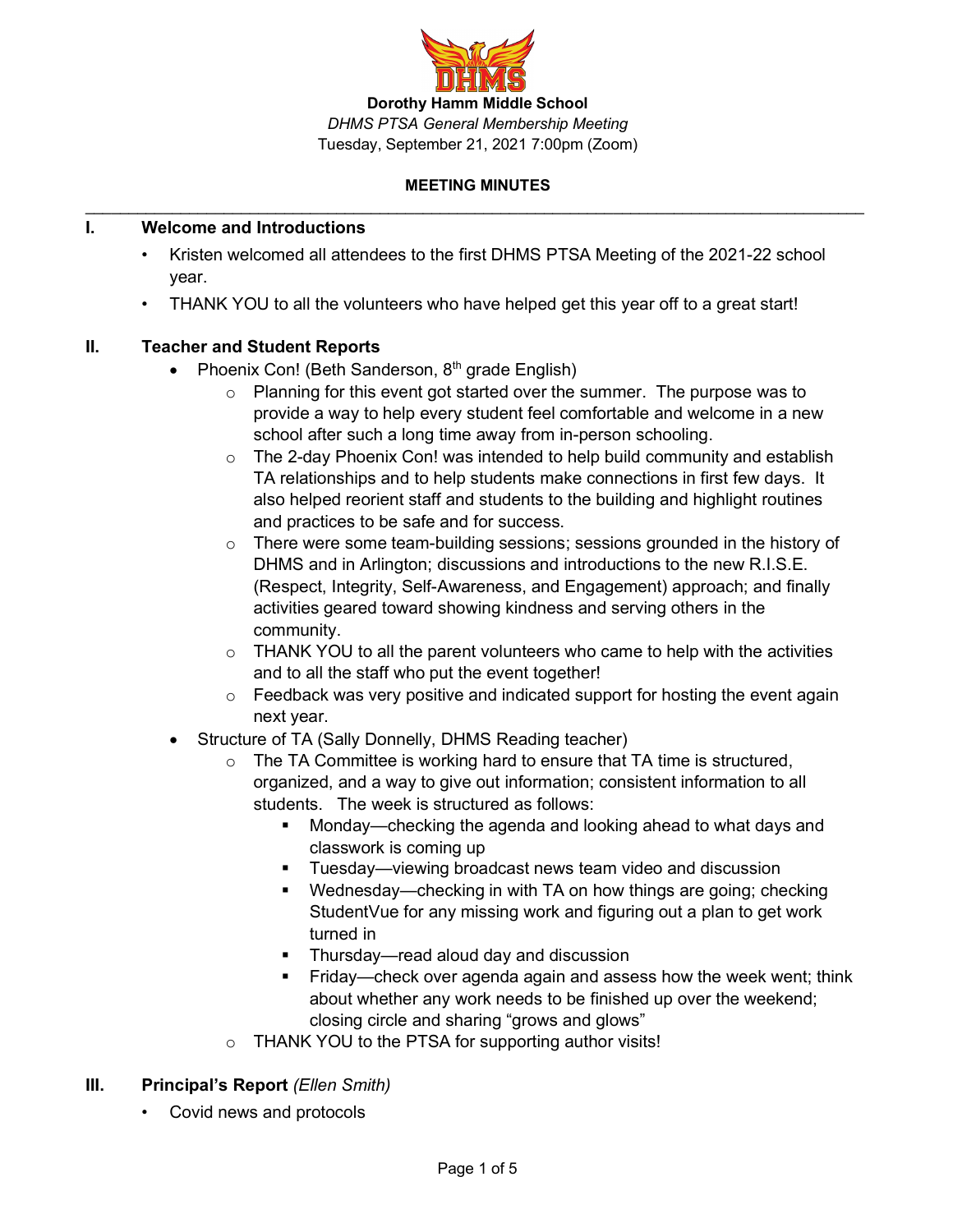

- ! Ellen addressed the Covid notification email that was sent Monday, September 20, 2021.
- What happens when there is a positive case?
	- When the school gets a call from the APS COVID HR about a positive case, they go through all the seating charts for the classes that student is in and identify any "close contacts", i.e., individuals who were within 3 feet of the student for more than 15 minutes, excluding anyone who has been vaccinated. DHMS then contacts all "close contacts" to ask them to quarantine and assists to ensure they have their iPads so that they can access assignments through Canvas.
- ! This scenario highlights the need to continue maintaining safe masking practices and social distancing.
- ! In response to a question about the vaccination rate in the school, Ellen indicated that they are still collecting that information and requested that parents send in evidence of vaccination records to help with the recordkeeping.
- ! Covid testing is happening on Wednesdays from 7.30am 9am
	- 100 students were tested last week; 180 are signed up for testing this week.
	- ! Students, who have been opted into the program by their parents, will be called out of their classes in timed intervals during this period.
	- ! Parent should have conversation with kids to set expectations about what they want child to do for that test.
- ! Ellen emphasized the objective of helping students learn to take ownership of their learning in middle school. That is why there is such an emphasis on learning to use the agenda for keeping track of homework and assignments and keeping an organized binder.
- THANK YOU all for strong parent-student participation at Back-to-School night! It was great and teachers really enjoyed the opportunity to see kids without masks!
- ! School pictures will be taken during your student's PE class on either September 24 or 27. (If a  $6<sup>th</sup>$  grader is splitting their time between PE and Spanish split, pictures will be taken during Spanish class.)
- Clubs and Activities
	- ! There are lots of sports taking place now (cheerleading, GOTR, intramural sports in the gym, etc.)
	- Student Council Association (SCA) is starting up.
	- ! Ellen will be looking to finalize coaches and sponsors for other clubs this week, in preparation for the activities fair next week.
	- ! A list of all clubs and activities will be posted online on the DHMS website next week. Ms. Dabney is a great contact if you have questions about clubs and activities.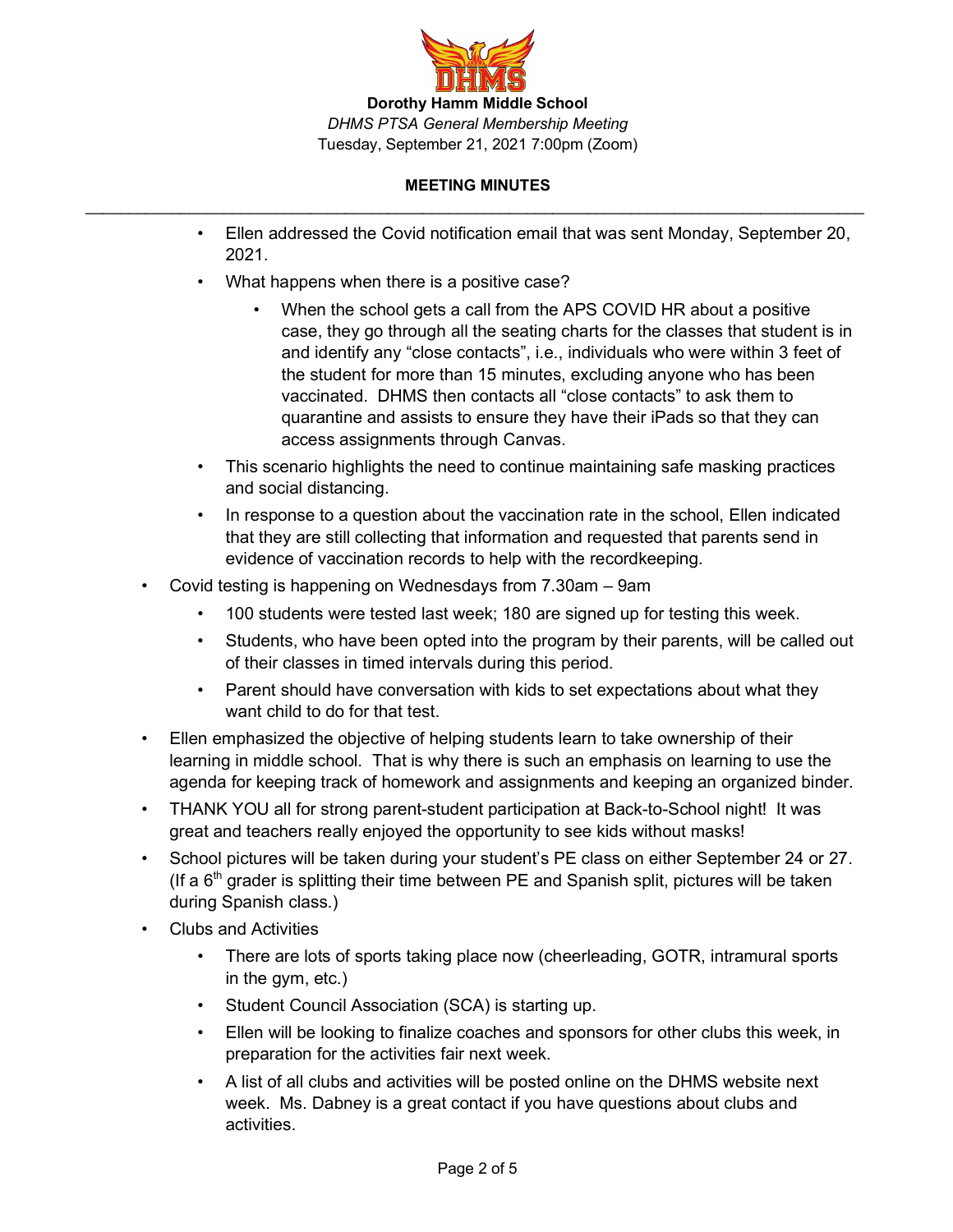

- ! A message will also be posted in Canvas for the students to look through as well and see if there are ay clubs they would like to join.
- THANK YOU to PTSA for the great start to the year, including the Back-to-School lunch, tshirts, the Back-to-School driveway party, and all the positivity and enthusiasm for the new year!

## *IV.* **Treasurer's Report** *(Kami Ragsdale)*

- Monthly financial report
	- $\circ$  Kami highlighted a few things about the current budget. We are tracking ahead of budget by \$15,167, and our ending cash balance as of 8/31/21 (less outstanding checks) was \$35,074.42.
- 2020-21 Audit Report
	- $\circ$  Kami provided a brief overview of the Audit Report and thanked the members of the Audit Committee—Carina Nachnani, Nancy Ory, and Jason Pletcher.
	- o Christa Mansur motioned to accept the Audit Report and Ellen seconded the motion. The PTSA members need to vote on whether to approve and accept the Audit Report.
	- $\circ$  Kristen provided the Google Form for voting in the chat function for the Zoom meeting; it will also be available in the Phoenix Post. Voting closes on Friday, September 24.
		- § https://docs.google.com/forms/d/e/1FAIpQLSdQJCorq\_cn0TREjSkFxfuab3 xIcRJd2ezggCBClNRxTOaV5A/viewform

## **V. Record Prior Items**

The DHMS PTSA voted on several items in May and June 2021 by electronic ballots. The following items were approved by the PTSA membership:

- The June 9, 2021 DHMS PTSA general membership meeting minutes
- The slate of Executive Board officers for the 2021-22 school year
- The proposed FY21 DHMS PTSA 2021-22 budget

## **VI. President's Report** *(Kristen Shattuck)*

- Kristen reported out on all the exciting things that the PTSA has been working on for this school year so far:
	- Back-to-School lunch for teachers and staff
		- THANK YOU to Carrie Dunn and Beth Gray, who are our Teacher Appreciation Chairs!
	- Spirit wear t-shirts for all teachers and staff
		- THANK YOU to Mandi Sutton, our Spirit Wear Chair!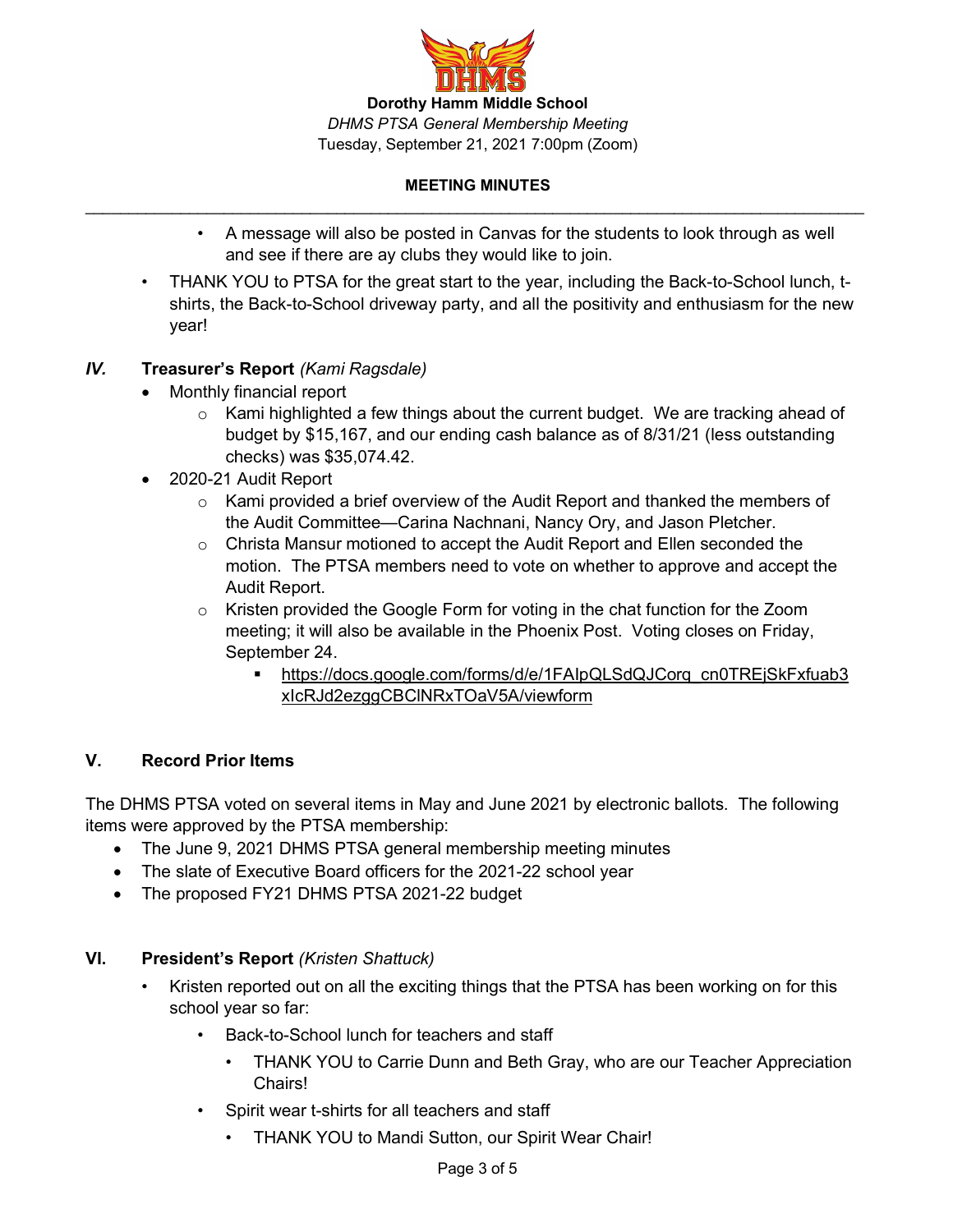

- ! Very successful Back-to-School driveway party—over 500 DHMS school community members came to enjoy the party!
	- . THANK YOU to Amy Erwin and Caroline Holt, our Community Event Committee Chairs!
- Purchasing books for author visits
- Upcoming activities
	- ! DHMS Dines Out at Pupatella on Wilson on September 22, 2021
		- Mention DHMS when paying for your food.
		- ! Kristen put a link in the chat function for the Zoom meeting for event ahead of time.
		- . THANK YOU to Tara Blankinship, our DHMS Dines Out Chair!
	- Fall social for parents
	- Fall social for students
	- ! No Frills Fundraiser will begin around October 25. There will be lots of fun activities that week, associated with the kick-off of the No Frills Fundraiser.
		- . THANK YOU to Melissa Hardt, our Phoenix Fund Chair!
- ! Kristen discussed our membership and fundraising goals:
	- ! The DHMS PTSA membership goal is 675 members. As of September 3, 2021, we have 417 members. We had a strong membership drive in August and are working to meet the goal of 675 members.
		- ! You can join online at the DHMS PTSA webpage: https://dorothyhamm.apsva.us/ptsa/join/
		- THANK YOU to Susan Newton, our Membership Chair!
	- ! The DHMS PTSA has a fundraising goal of \$35,000. As of September 3, 2021, we are at \$8,235, as a result of 91 donations. We are still working to meet our fundraising goal and will be making a big push with the No Frills Fundraiser kick-off.
- Things to do:
	- Join the PTSA!
	- ! Complete online verification process in ParentVue— https://va-arlpsv.edupoint.com/PXP2\_Login.aspx
	- Order Spirit Wear-https://dhmsswag2021fall.itemorder.com/shop/sale/
	- Parent Survey— https://docs.google.com/forms/d/e/1FAIpQLSf9-LpMDuDAlmZGaqYp6ekDyLdnQGvKDbv9RtRDGd84RiaAKQ/viewform
		- ! The survey closes September 22, 2021. All those who have completed the survey are entered to win DHMS spirit wear.